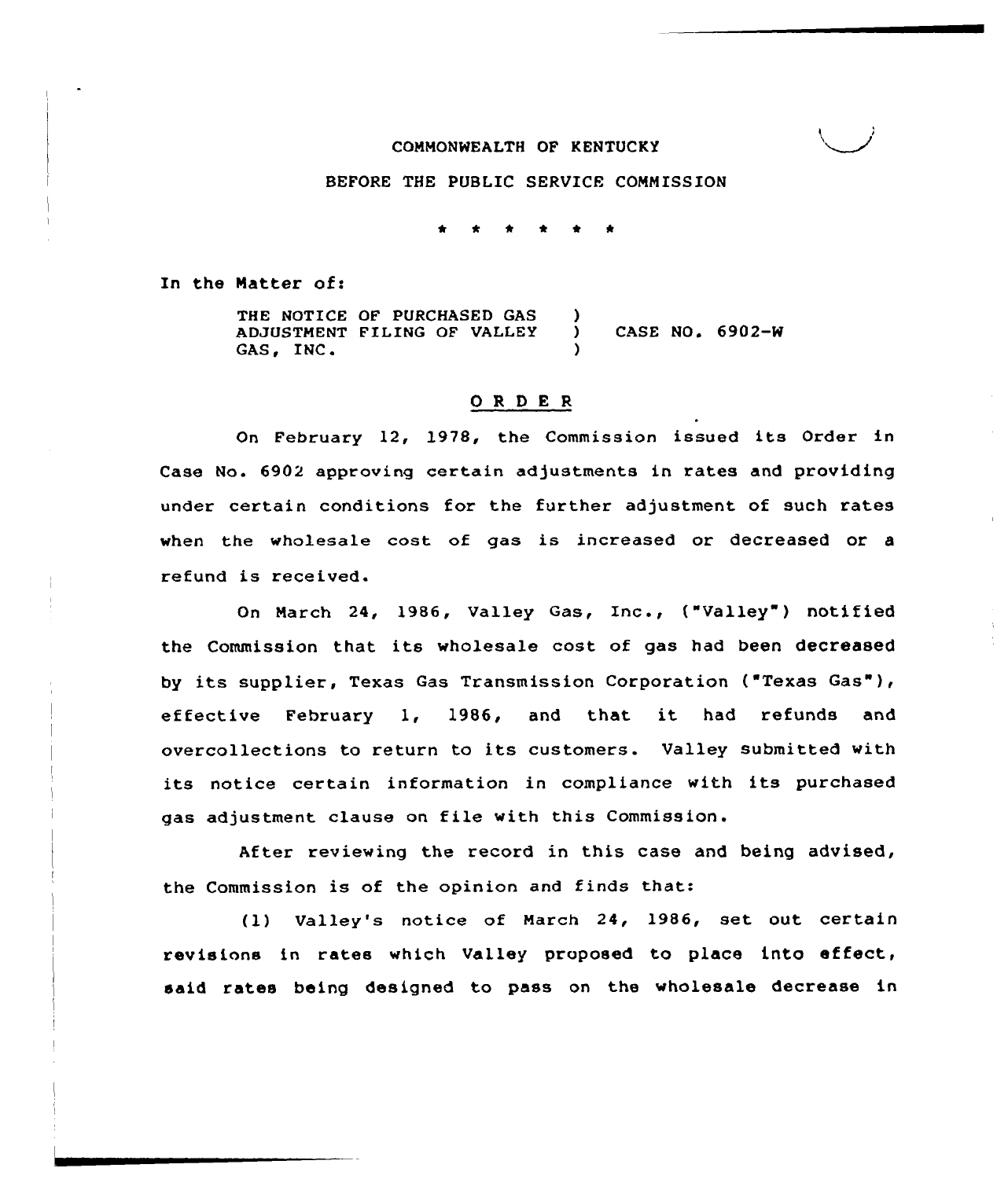price from its supplier in the amount of \$26,527 or 47.83 cents per Mcf.

(2) Texas Gas filed an application for decreased rates with the Federal Enexgy Regulatory Commission ("FERC") to become effective February 1, 1986.

(3) Valley has refunds and overcollections in the amount of \$9,887 to return to its customers. A refund factor of 68.52 cents pex Mcf should be used as a reduction in the purchased gas adjustment for a period of <sup>6</sup> months or until such time as the full amount plus interest has been refunded. The refund should begin with meter readings taken on March 1, 1986, or as soon as practical thereafter.

(4) Valley should refund the amount reported plus interest at a rate equal to the average of the "3-Month Commercial Paper Rates" less 1/2 of 1 percent to cover the costs of refunding. These monthly rates are xeported in the Federal Reserve Bulletin and the Federal Reserve Statistical Release.

(5) Valley requested an effective date for its rate decrease of Narch 1, 1986, instead of February 1, 1986, because the overcollection resulting from a Narch effective date has already been included in the amount to be refunded beginning March 1, 1986. This being the case, the effective date should be Narch 1, 1986.

(6) VaIley's adjustments in rates under the purchased gas adjustment provisions approved by the Commission in its Order in Case No. 6902 dated February 12, 1978, is fair, just and

 $-2-$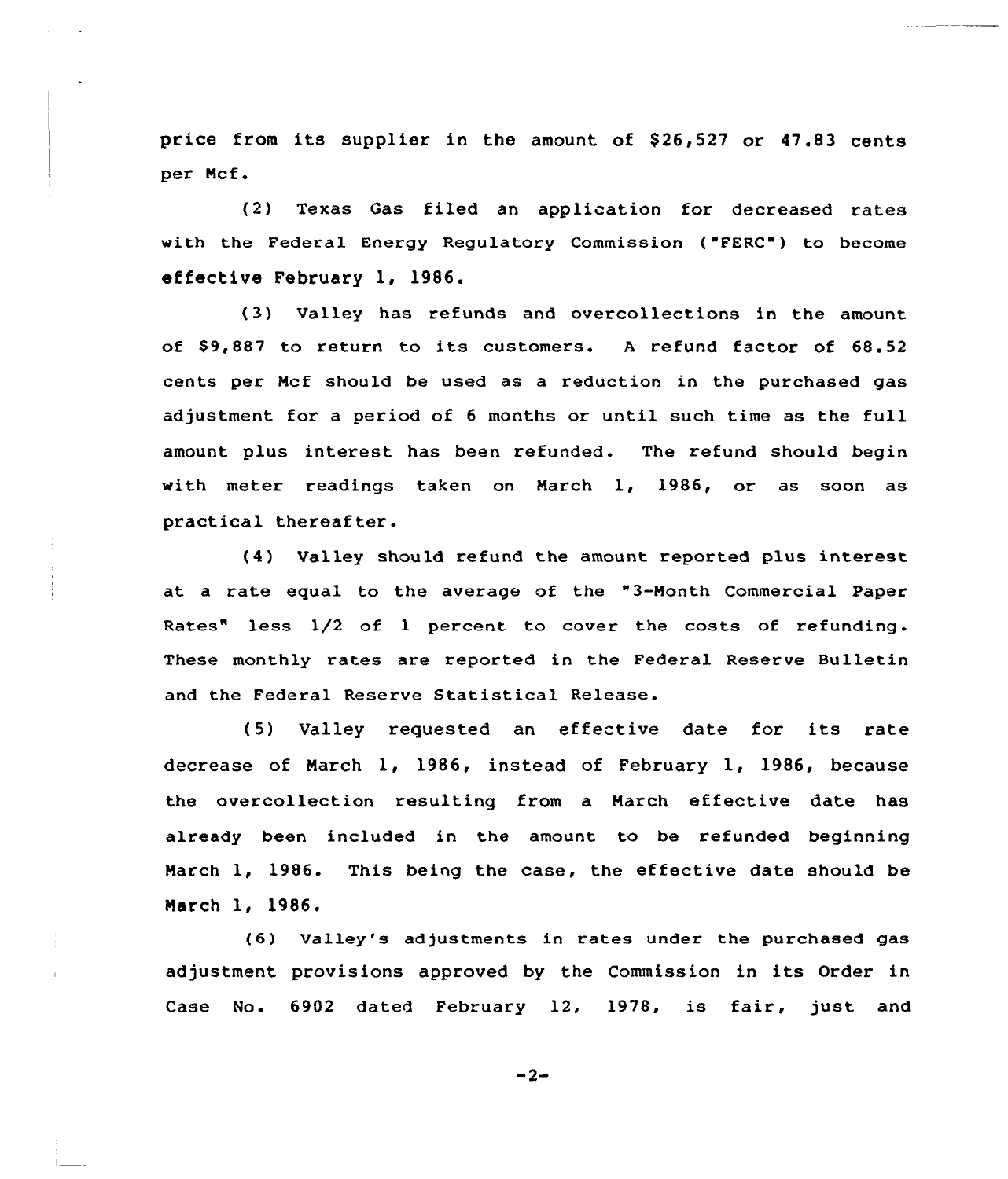reasonable and in the public interest and should be effective with gas supplied on and after Narch 1, 1986.

(7) The Commission notes that. Valley does not have a current copy of its purchased gas adjustment ("PGA") clause on file with its current tariff sheet. Valley should file <sup>a</sup> signed, up-dated copy of its PGA clause, duplicating the clause from Case No. <sup>5660</sup> included in this Order, and setting it out in tariff sheet form.

IT IS THEREFORE ORDERED that:

(1) The rates in the Appendix to this Order be and they hereby are authorised effective with gas supplied on and after Narch 1, 1986.

(2) Valley shall apply a refund factor of 68.52 cents per Ncf as a reduction in the approved purchased gas adjustment beginning with meter readings taken on Narch 1, 1986, and this refund factor shall remain in effect until such time as necessary so that the total amount refunded will, as nearly as possible, reflect the amount received. The refund factor will terminate when the amount refunded equals the amount herein reported plus interest.

(3) Within 30 days from the date the refund factor is terminated Valley shall file with this Commission <sup>a</sup> summary statement showing a reconciliation of customer billings and the amount refunded.

-3-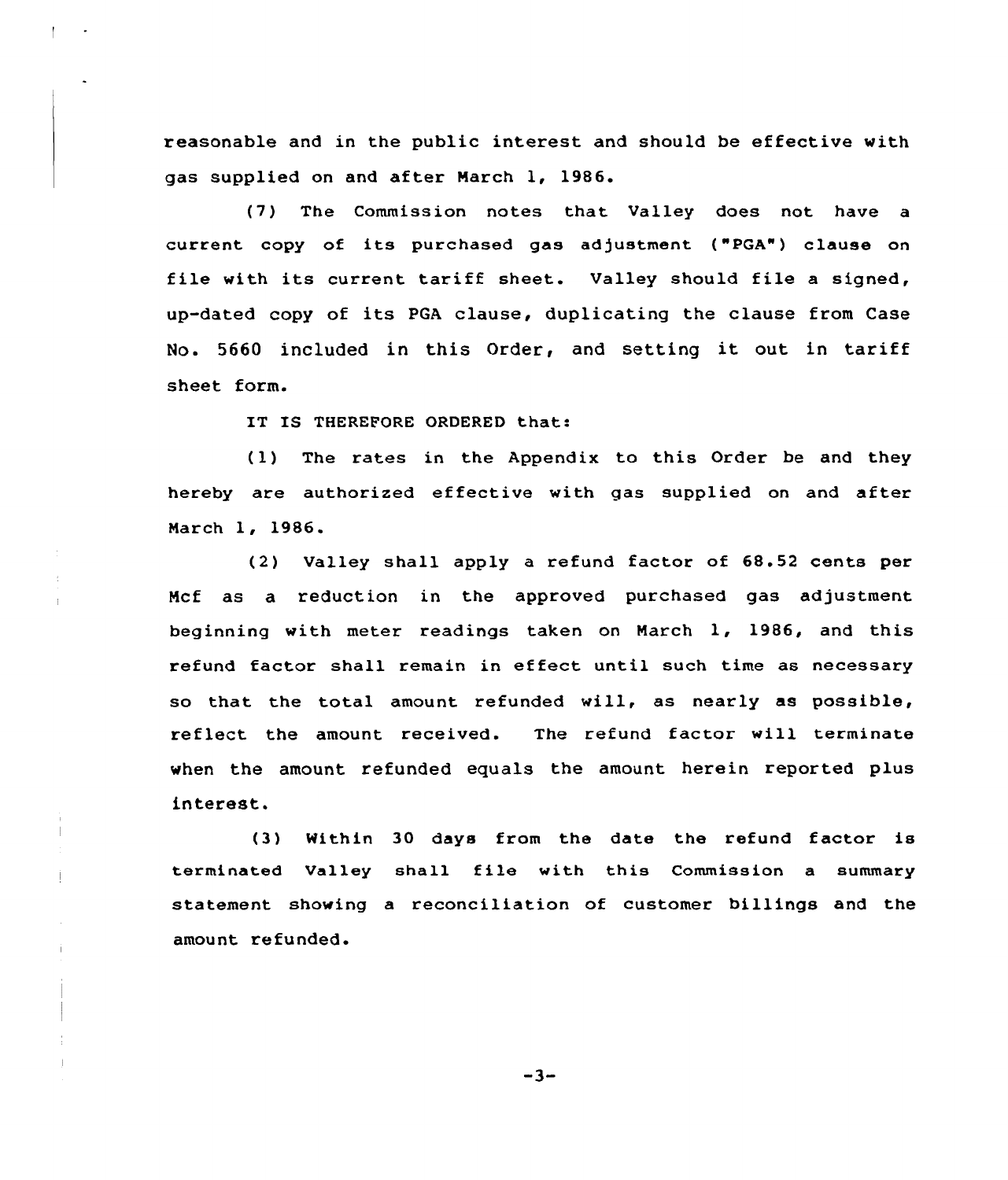(4) within 30 days of the date of this Order Valley shall file with this Commission its revised tariffs setting out the rates and refund factor authorised herein, and including a current, signed PGA clause.

Done at Frankfort, Kentucky, this 8th day of April, 1986.

PUBLIC SERVICE COMMISSION

s 8th day of<br>PUBLIC SER<br>Chairman Cuhard D. Hemangh

l~. Vice Chairma

Williams er

ATTEST<

**Secretary**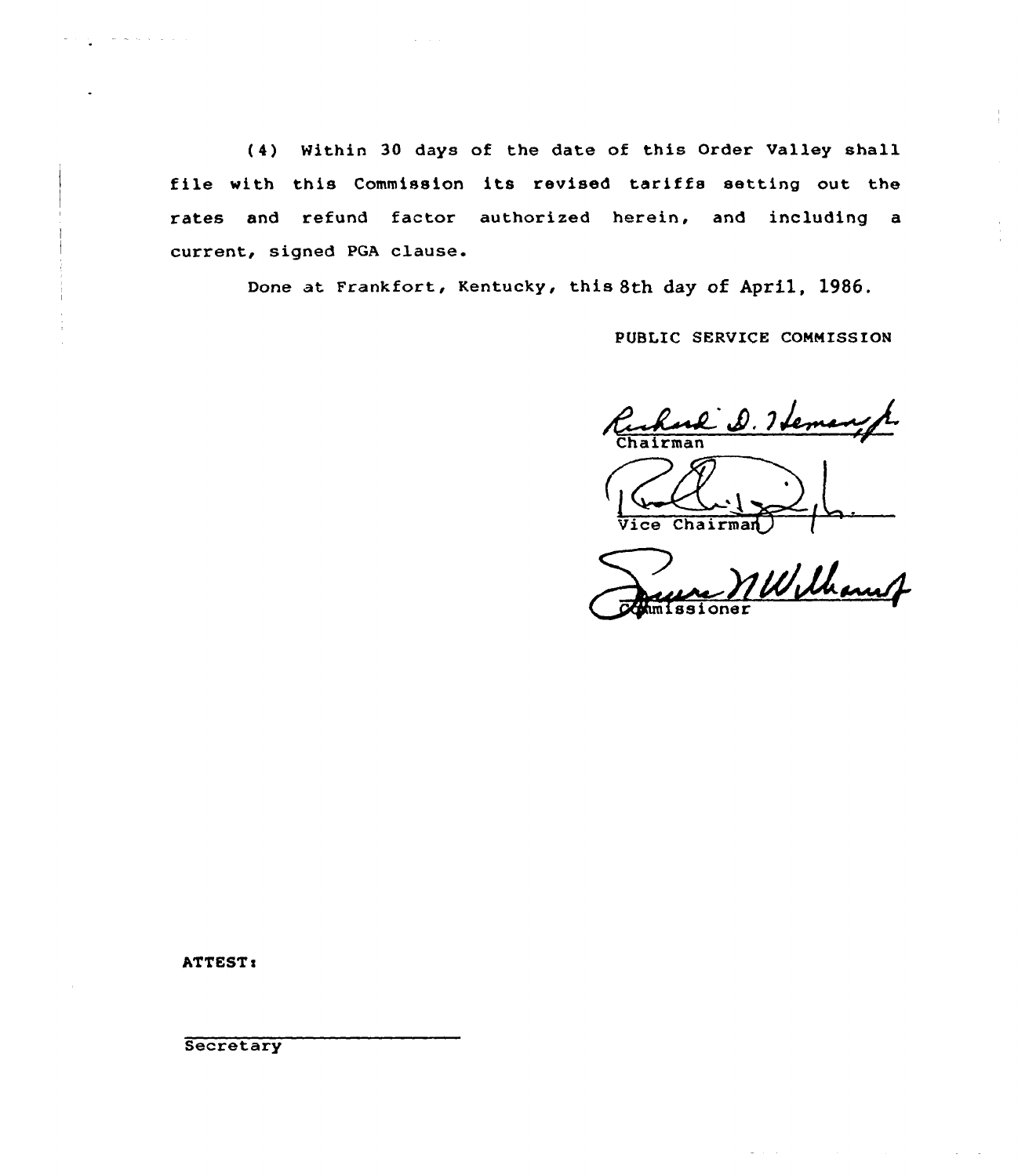### APPENDIX

APPENDIX TG AN GRDER GF THE KENTUCKY PU8LIC SERVICE COMMISSION IN CASE NO. 6902-W DATED 4/8/86

The following rates and charges are prescribed for the customers served by Valley Gas, Inc. All other rates and charges not specifically mentioned herein shall remain the same as those in effect under authority of this Commission prior to the effective date of this Order.

RATES

Mcf consumed over l Ninimum charge (O-l Ncf) \$3.78 per Ncf \$ 3.7804 per Neter per Month

<sup>A</sup> refund factor of 68.52 cents per Mcf shall be used as a reduction in the purchased gas adjustment until August 30, 1986.

The base rate for the future application of the purchased gas adjustment clause of Valley Gas, Inc., shall be:

**Commodity** 

Texas Gas Transmission Corp.

3.2142¢ per Mcf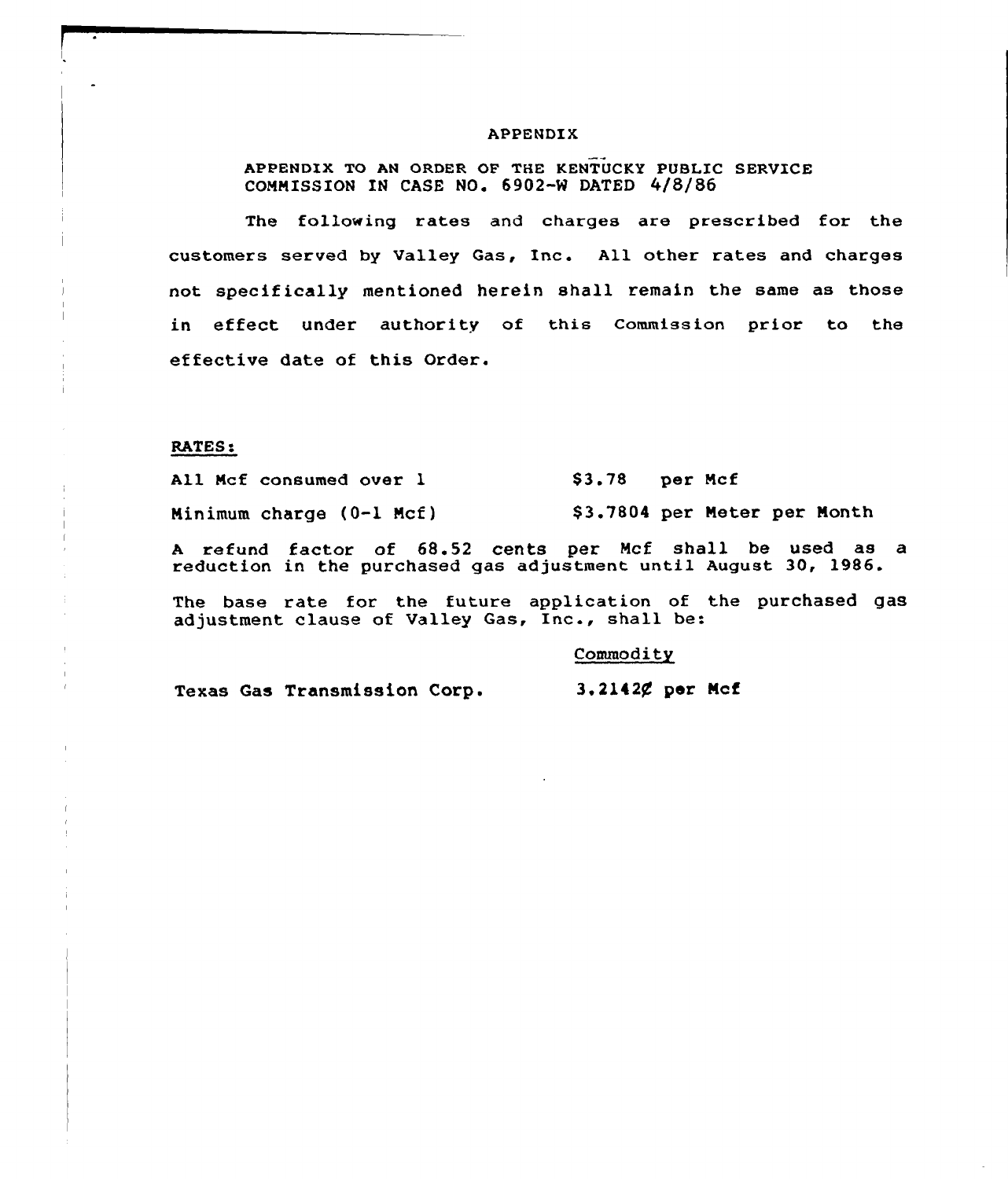### APPENDIX "A"

# Appendix to an Order of the Kentucky Public Service Commission in Case No. 5660 dated April 12, 1972

## PURCHASED GAS ADJUSTMENT CLAUSE

 $\Gamma$   $=$ 

The rates authorized herein are based upon the wholesale cost of gas to the Applicant as computed upon rates of its wholesale suppliers then currently in effect under Federal Power Commission tax'iffs for interstate business or under wholesale tariffs of this Commission. For the Purpose of this purchased gas adjustment clause, these rates shall be considered as the base rate for purchased gas. In the event there is an increase in this<br>base rate, the Applicant shall, within thirty days from the time base rate, the Applicant shall, within thirty days from the time it receives notice of the proposed change, file with this Commission the following information:

(1) <sup>A</sup> copy of the Federal Power Commission tariff or wholesale tariff of this Commission effecting the change in the base rates and <sup>a</sup> statement relative to the effective date of such proposed change.

(2) <sup>A</sup> statement setting out the details of gas purchased under the provisions of the base xate for the previous twelve months shoving billing under the base rate and under the proposed revised rate applicable to this service.

(3) A balance sheet as of the end of the lates twelve-month period and a statement of operating expenses and revenues in the same detail as reported to this Commission in the Utility's Annual Report.

{4) <sup>A</sup> forecast shoving the estimated gas purchases from all of the utility's contract suppliers for the next twelve-months period, together with an estimate of the cost thereof.

(5) Such other information as this Commission may request for a proper determination of the purchased gas adjustment.

Upon receipt of this information this Commission vill review the effect of the revised base rate on the operations of the Applicant and will, prior to the effective date of the revised base rate but not less than thirty days from the date of the filing of the above prescribed information, issue its Order setting out the purchased gas adjustment that the utility shall appy to its rates.

In the event there is a decrease in purchased gas costs or refund, the Applicant shall file the information required in 1, 2, 4 and 5 above.